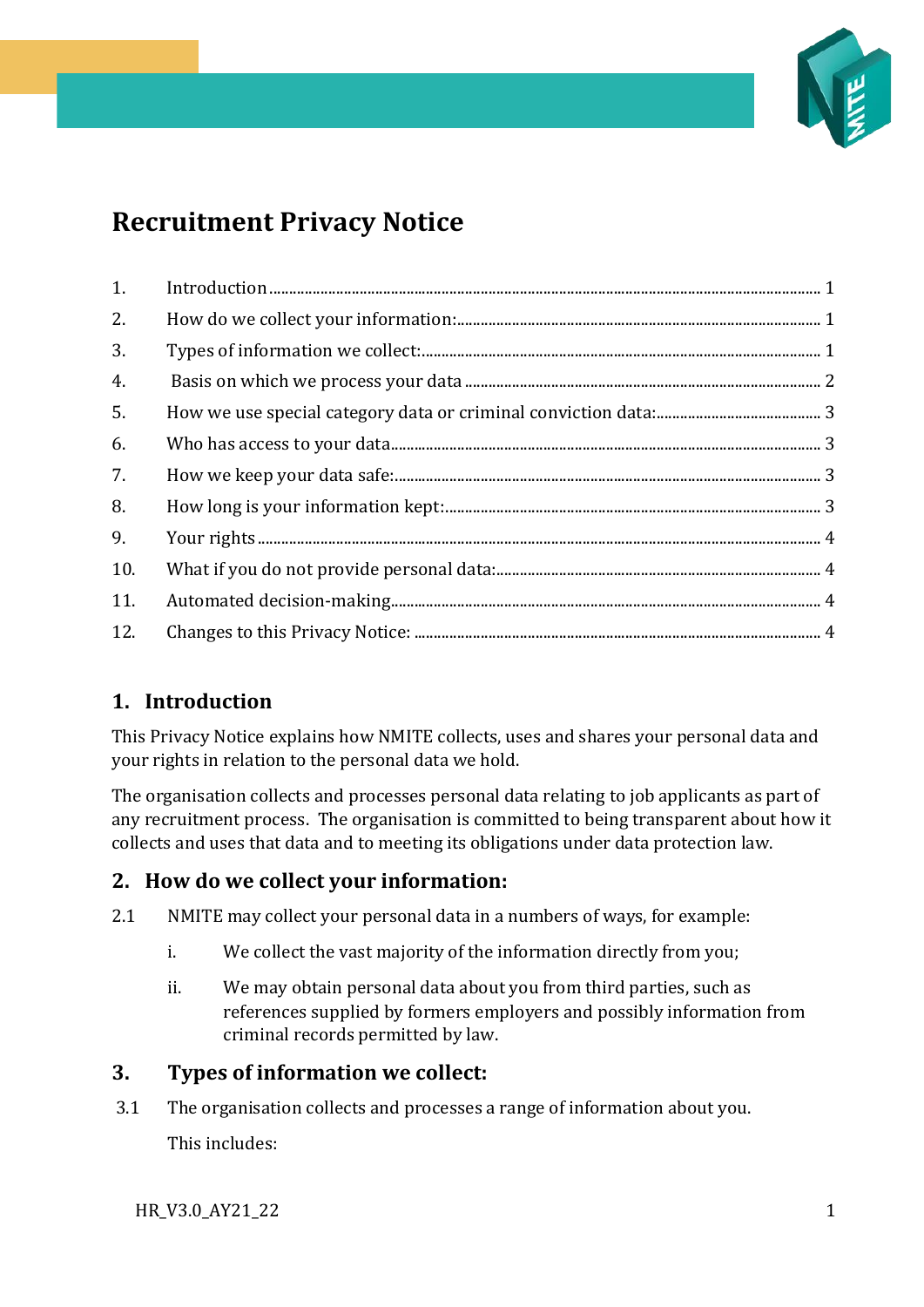

- i. your name, address and contact details, including email address and telephone number;
- ii. details of your qualifications, skills, publications, experience and employment history;
- iii. membership of work related associations or institutes;
- iv information about your current level of remuneration, including benefit entitlements;
- v. whether or not you have a disability for which the organisation needs to make reasonable adjustments during the recruitment process;
- vi. information about your entitlement to work in the UK; and
- vii equal opportunities monitoring information, including information about your ethnic origin, sexual orientation, health and religion or belief.

## <span id="page-1-0"></span>**4. Basis on which we process your data**

- 4.1 The organisation needs to process data during the recruitment process to take steps at your request prior to entering into a contract with you. It may also need to process your data to enter into a contract with you.
- 4.2 In some cases, the organisation needs to process data to ensure that it is complying with its legal obligations. For example, it is required to check a successful applicant's eligibility to work in the UK before employment starts.
- 4.3 The organisation has a legitimate interest in processing personal data during the recruitment process and for keeping records of the process. Processing data from job applicants allows the organisation to manage the recruitment process, assess and confirm a candidates suitability for employment and decide to whom to offer the job. The organisation may also need to process data from job applicants to respond to and defend against legal claims.
- 4.4 The organisation may process information about whether or not applicants are disabled to make reasonable adjustments for candidates who have a disability. This is to carry out its obligations and exercise specific rights in relation to employment.
- 4.5 Where the organisation processes other special categories of data, such as information about ethnic origin, sexual orientation, health or religion or belief, this is for equal opportunities monitoring purposes.
- 4.6 Occasionally for some roles, the organisation is obliged to seek information about criminal convictions and offences. Where the organisation seeks this information, it does so because it is necessary for it to carry out its obligations and exercise specific rights in relation to employment.
- 4.7 If your application is unsuccessful, you must explicitly tell us if you wish your personal data to be held on file in case there are future employment opportunities for which you may be suited. You are free to withdraw your consent at any time.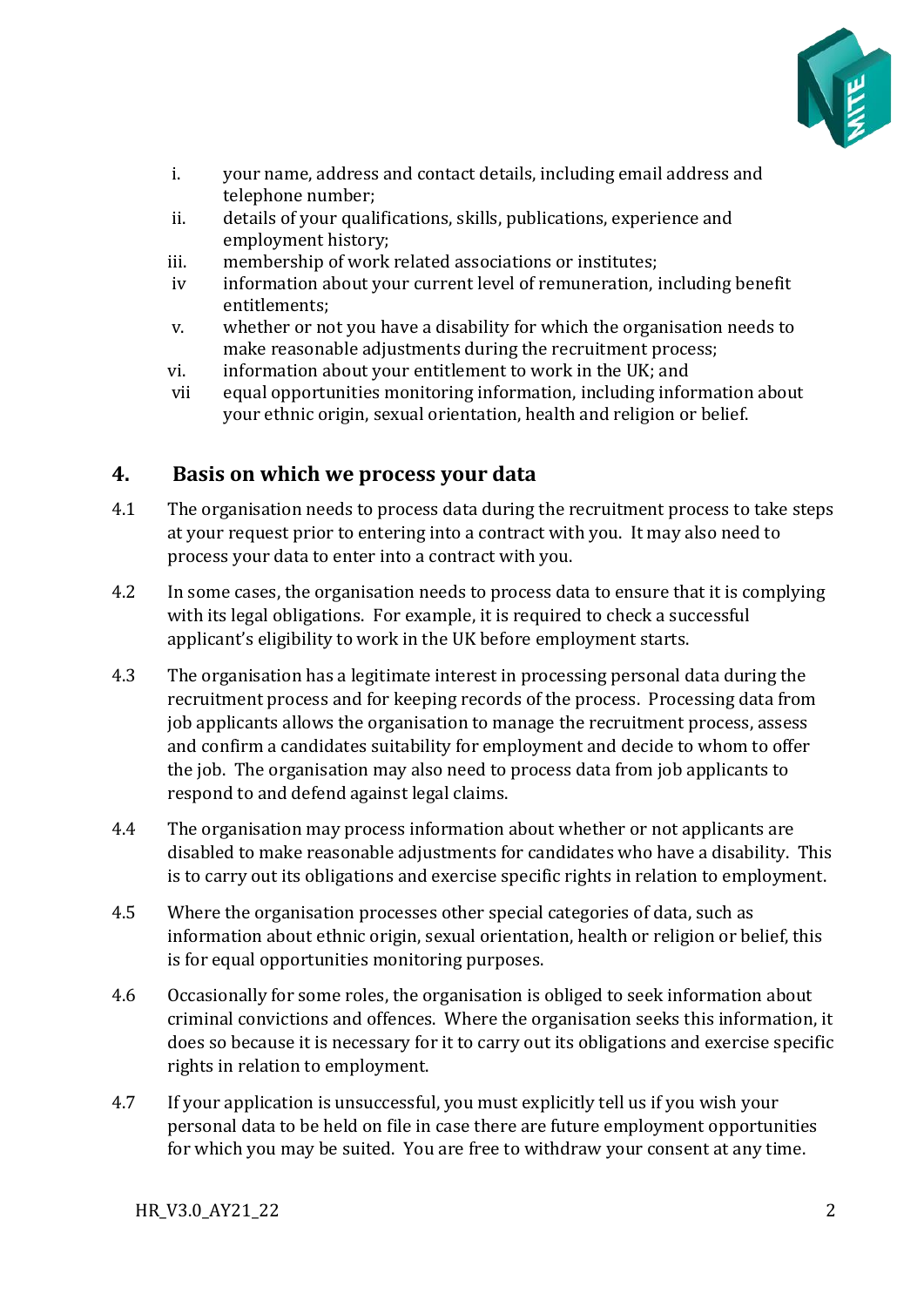

# <span id="page-2-0"></span>**5. How we use special category data or criminal conviction data:**

5.1 Special category data and criminal conviction data require a higher level of protection. It my sometimes be necessary to process this sort of information for exceptional reasons; for example, because it is necessary to protect your vital interests or those of another person. We may also process your special category dat to identify your eligibility for certain initiatives aimed at addressing underrepresentation.

#### <span id="page-2-1"></span>**6. Who has access to your data**

- 6.1 Your information may be shared internally for the purposes of the recruitment exercise. This includes members of the HR and recruitment team, interviewers involved in the recruitment process, managers in the business, administrative or academic area with a vacancy and IT staff if access to the data is necessary for the performance of their roles.
- 6.2 If you have applied through a third party recruitment partner, the organisation will share your details with that partner as part of the recruitment of the vacancy for which you have applied.
- 6.3 The organisations will not share your data with third parties, unless your application for employment is successful and it makes you an offer of employment. The organisation will then share your data with former employers or individuals provided by you to obtain references, employment backround checks providers to obtain necessary backround checks and the Disclosure and Barring Service to obtain any necessary criminal records checks.
- 6.4 The organisation will not transfer your data outside the European Economic Area.

#### <span id="page-2-2"></span>**7. How we keep your data safe:**

7.1 The organisation takes the security of your data seriously. It has internal policies and controls in place to ensure that your data is not lost, accidentally destroyed, misused or disclosed, and is not accessed except by our employees in the proper performance of their duties.

## <span id="page-2-3"></span>**8. How long is your information kept:**

- 8.1 If you application for employment is unsuccessful, the organisation will hold your data on file for 6 months after the end of the relevant recruitment process. At the end of that period or once you withdraw your consent, your data is deleted or destroyed.
- 8.2 If your application for employment is successful, personal data gathered during the recruitment process will be transferred to your personnel file and retained during your employment. The periods for which your data will be held will be provided to you in a new employee privacy notice.